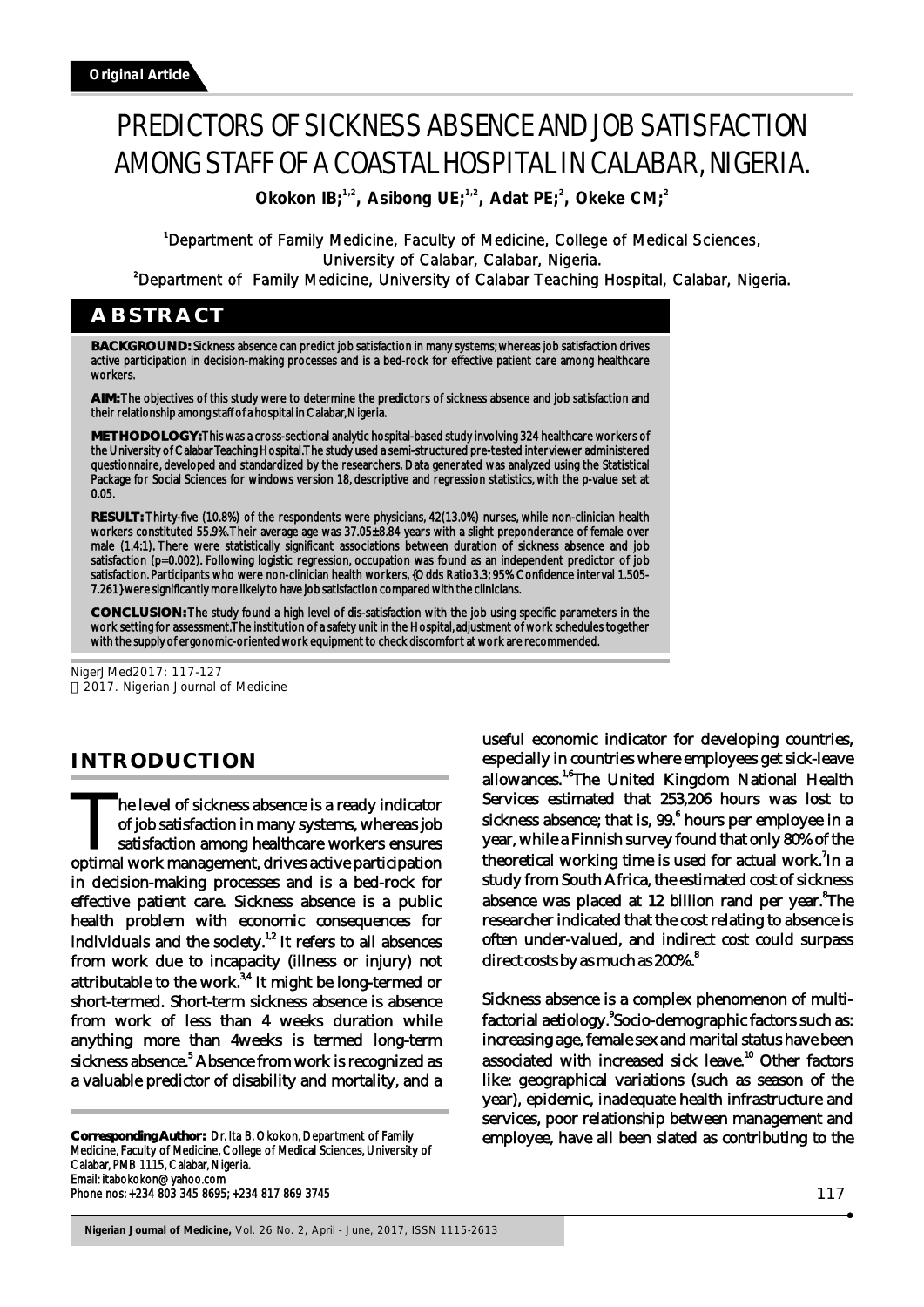increased incidence of sickness absence.<sup>11</sup> Certain jobs are related to sickness absence such as employment in the health sector, educational and social sectors. $12$ Health sector ranks particularly high in sickness absence in terms of both physical and psychological ill health.<sup>9,13,14</sup>

In Nigeria, the weak national economy in relation to the health system at this time, makes sickness absence in any sector of the economy a source of great concern.<sup>15–19</sup>

Researchers have also sought to understand absenteeism as an indication of psychological, medical or social adjustment to work.<sup>20</sup>An understanding of the process underlying sickness absence is important, since it is likely that the number of people with health conditions in the work place will rise as the days go by, for a number of reasons.<sup>21</sup>

With respect to the person involved, sickness absence negatively affects the individual in terms of reduced income prospects, social exclusion and reduced career opportunity. $^{22}$  It is known to be an important cause of loss in productivity and is increasingly considered to be a true measure of the health status of an employee.<sup>23</sup>

In examining negative working conditions as potentials for sickness absence, it has been noticed that the less satisfying a job is, the higher the sick leave frequency.<sup>24,25</sup> Evidence abound that a lean number of healthcare professionals/staff below a particular level would easily give rise to poor patients' management outcome.<sup>26</sup> The World Health Organization (WHO, 2014) indicated that there were about 60million health  $271$ , matched that  $27$  The report indicated that many of these health workers were not satisfied with their original work environments and had moved to other sites for higher pay, job satisfaction, more rewarding career opportunities, as well as for improved management qualities.<sup>28</sup> The massive reduction in healthcare delivery man-power in the country means therefore that the workload has increased remarkably, thus marring effectiveness and efficiency in the healthcare delivery work-force.<sup>29</sup>

The mental status as well as the physical and social comportment of these workers could be adversely affected by their level of job satisfaction.<sup>30</sup>

The main aim of this research was therefore to determine the factors that would predict job satisfaction in the University of Calabar Teaching Hospital, with the specific objectives of:

? Determining predictors of sickness absence and job satisfaction

Determining the relationship between sickness absence and job satisfaction, and, Proffering intervention modalities towards the improvement of the health of the staff in this tertiary healthcare delivery institution for effective service delivery.

## **METHODOLOGY**

This was a hospital-based cross-sectional analytic study carried out from the month of March through July 2015. The study population consisted of only our Hospital staff who access healthcare from the staff clinic. The staff clinic is domiciled in the Family Medicine out-patient clinic and offers clinical services to all staff of the University ofCalabar Teaching Hospital (UCTH), Calabar, a city located in the South-South geopolitical region of Nigeria. From the clinic register, about 150 staff are seen in the clinic every month on the average. This translates to a total of 1800 patients per annum (study population).

The study used a semi-structured pre-tested interviewer administered questionnaire, which was developed by the researchers to explore the objectives of the study. The questionnaire consisted of two sections: section A contained the socio-demographic information about the respondents, while section B contained information pertaining to sickness absence and job satisfaction.

The sample size of 317 was calculated using the single proportion formula for study population of less than 10,000; after N was gotten with the formula for population greater than 10,000 with a prevalence rate of 50%. Ten percent of the calculated sample size was added to account for attrition rate $(317+31.7)$  totaling 348.7, which was approximated to 349. However, only 324 respondents were recruited. Some staff either declined or refused to give some salient responses in the questionnaire. The subjects were recruited by a consecutive sampling technique, where eligible subjects were registered and included in the sample frame as they present in the clinic. Subjects who were not too ill and fit into the study inclusion criteria of 18years and above and gave their consent were recruited until the sample size was reached. The study protocol was explained to each of the subjects and an informed consent was obtained from each study participant before administration of the questionnaire. Confidentiality of the study participants was assured during the study as each respondent was seen alone and the administered questionnaire was not linked to any participant.

Data generated in the course of this study was entered into the Statistical Package for Social Sciences for windows version 18 software. Logistic regression statistics was employed in testing the significance of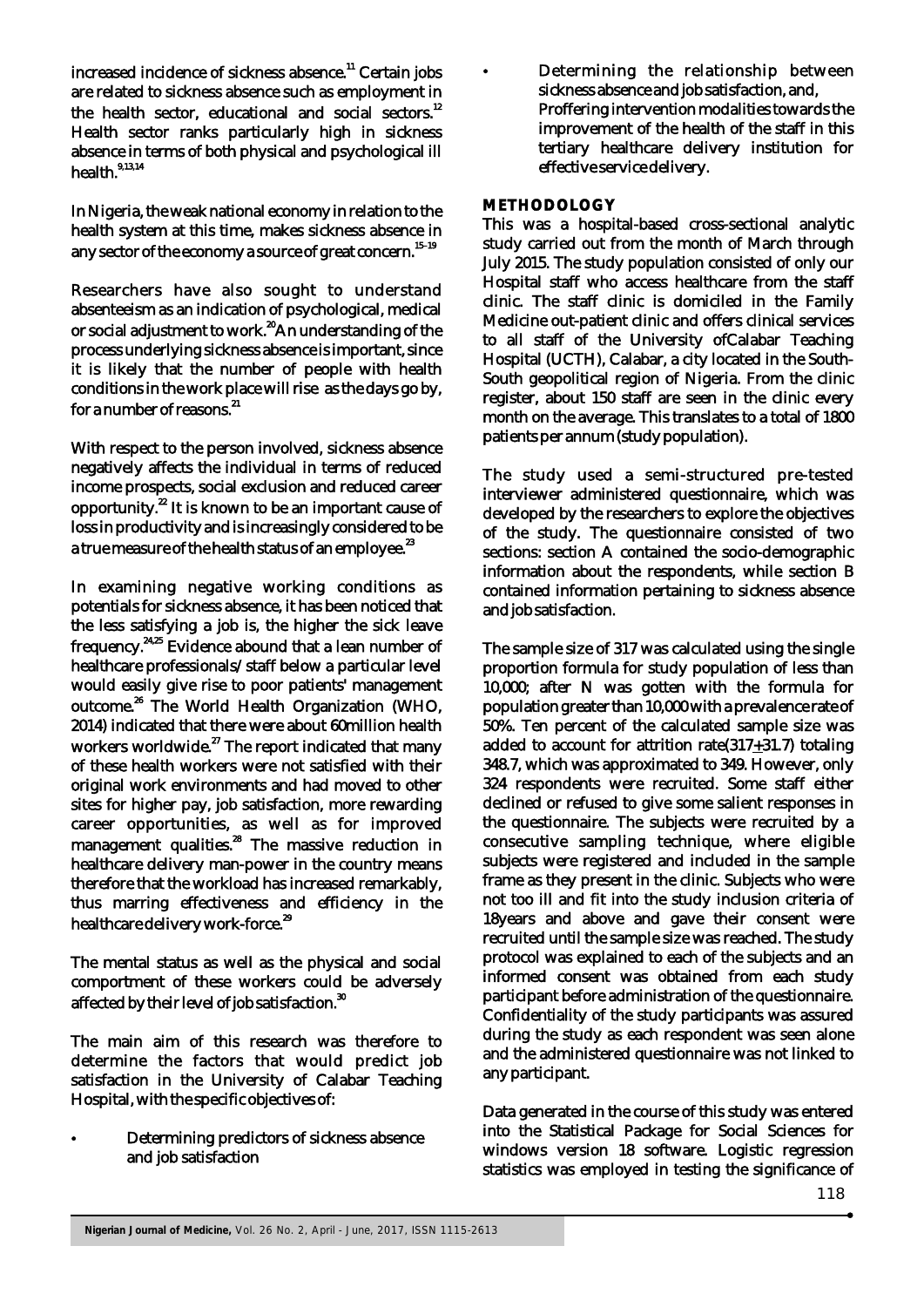association between categorical variables, while other variables were summarized using descriptive statistics with the p-value set at 0.05.

Ethical approval was sought and obtained from the Health Research and Ethics Committee (HREC) of the University of Calabar Teaching Hospital, Calabar.

#### **RESULTS**

Three hundred and twenty-four (324) hospital workers participated in the study with an average age of 37.05± 8.84 years. Table 1 shows the socio-demographic profile of the participants. The ratio of junior to senior staff who participated in the study was 1:2. The South-South geo-political zone of Nigeria is predominantly Christian, hence the overwhelming representation of Christians here (309 out of 324). Non-clinician health workers (laboratory scientists, radiographers, ward orderlies and porters) constituted 55.9% of staff studied while nurses constituted 13% and doctors 10.8%. Others including staff from General administration and Personnel, constituted 20.4% of the participants. More than half (61.4%) of the study participants were married followed by 34.9% who were single. The participants were predominantly Efiks (28.7%) by tribe.

**Table 1: Socio-demographic characteristics of subjects in the study**

| <b>Variable</b>       | Frequency $(n=324)$ | Percentage (100%) |
|-----------------------|---------------------|-------------------|
| Age                   |                     |                   |
| $21 - 30$             | 86                  | 26.5              |
| $31 - 40$             | 141                 | 43.5              |
| $41 - 50$             | 72                  | 22.2              |
| $51 - 60$             | 15                  | 4.6               |
| 61-70                 | 10                  | 3.2               |
| <b>Sex</b>            |                     |                   |
| Male                  | 127                 | 39.2              |
| Female                | 197                 | 60.8              |
| <b>Marital Status</b> |                     |                   |
| Married               | 199                 | 61.7              |
| Single                | 113                 | 34.9              |
| Widowed               | 5                   | 1.5               |
| Divorced              | 3                   | 0.9               |
| Separated             | $\overline{4}$      | 1.0               |
| <b>Religion</b>       |                     |                   |
| Christianity          | 309                 | 95.4              |
| Islam                 | 3                   | 0.9               |
| Others                | 12                  | 3.7               |
| <b>Tribe</b>          |                     |                   |
| Efik                  | 93                  | 28.7              |
| Ibibio                | 44                  | 13.6              |
| Annang                | 22                  | 6.8               |
| Qua                   | 2                   | 0.6               |
| Igbo                  | 47                  | 14.5              |
| Others                | 116                 | 35.8              |

| Occupation                        |     |      |
|-----------------------------------|-----|------|
| <b>Non-clinical Health worker</b> | 181 | 55.9 |
| <b>Nurse</b>                      | 42  | 13.0 |
| Physician                         | 35  | 10.8 |
| Others*                           | 66  | 20.4 |
| <b>Designation</b>                |     |      |
| Junior                            | 108 | 33.3 |
| Senior staff                      | 216 | 66.7 |

The study found that out of the 324 participants, 61 (18.8%) had been placed on sick leave only once in the past one year, 8 (2.5%) had been on sick leave twice over the last year, 16(4.9%) had it thrice and 239 (73.8%) had not received any sick certification during the same period.

Figure 1shows the number of times the study participants were certified sick by a doctor in the past one year. Almost 60% were certified sick at least 5 times in the last one year, followed by 25.9% of participants who were certified just one time. About 1.6% were certified 4 times.



Figure 1: Number of times study participants were certified sick by a doctor in the past

Table 2 shows the relationship between sickness absence and socio-demographic characteristics of study participants. There was statistically significant relationship between sex and sickness absence. Participants who were females were significantly more likely to have sickness absence compared with those who were male (p=0.031). There was also significant relationship between tribe of respondents and sickness absence (p=0.039). However, there was no statistically significant difference between sickness absence and age group (p=0.883), occupation (p= 0.451), religion  $(p=0.959)$  and designation  $(p=0.153)$ .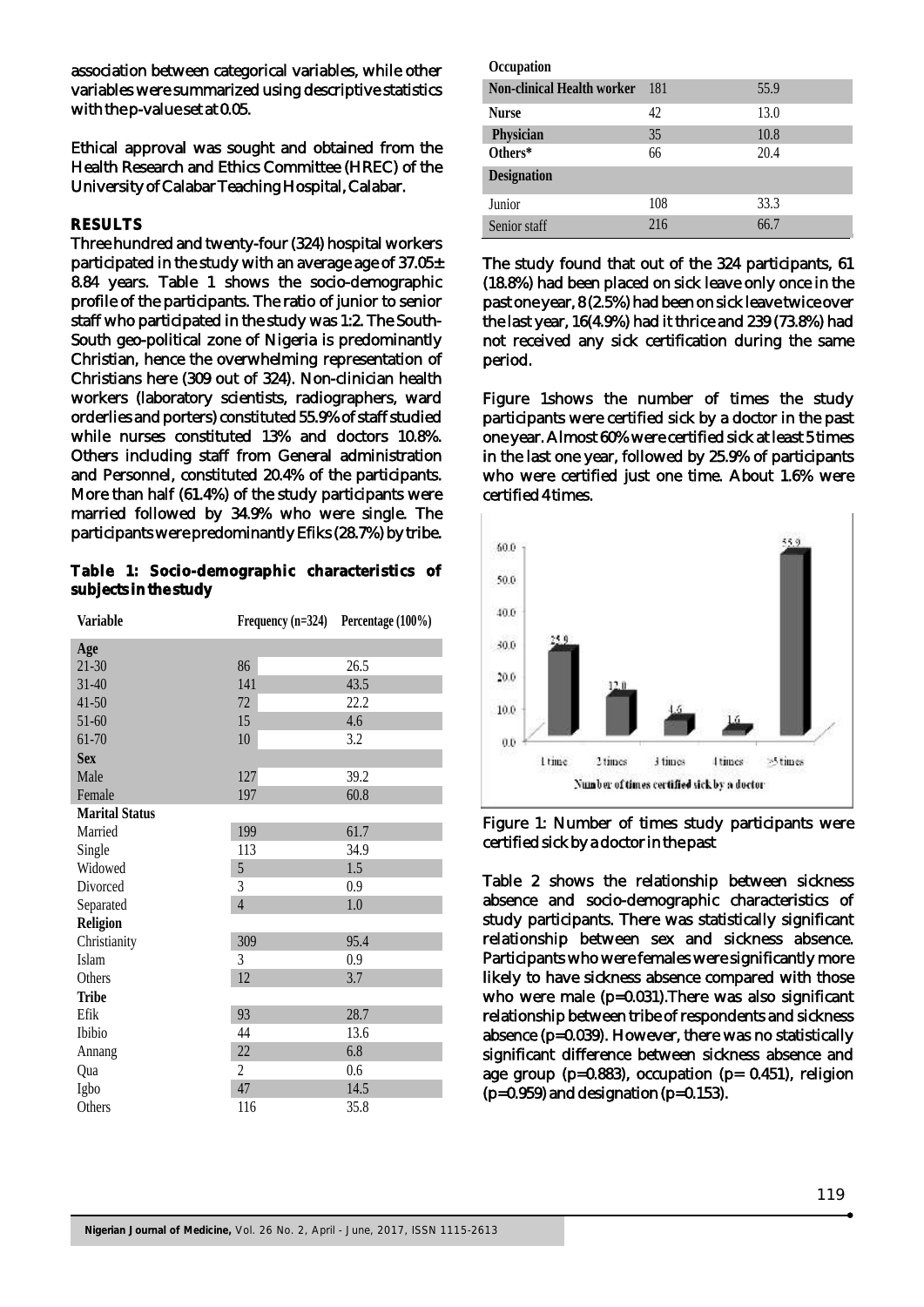## Table 2: Relationship between socio-demographic characteristics and sickness absence

| Variable              | Sickness absence |                | Total $(n=324)$ | chi-square | P value |
|-----------------------|------------------|----------------|-----------------|------------|---------|
| Age (years)           | Yes $(n=85)$     | No $(n = 239)$ |                 |            |         |
| $21 - 30$             | 21(24.7)         | 65(27.3)       | 86(26.6)        | 1.170      | 0.883   |
| $31 - 40$             | 35(41.2)         | 104(43.3)      | 139(42.7)       |            |         |
| $41 - 50$             | 22(25.9)         | 52(21.8)       | 74(22.9)        |            |         |
| 51-60                 | 6(7.1)           | 17(7.2)        | 23(7.2)         |            |         |
|                       | 1(1.1)           | 1(0.4)         | 2(0.6)          |            |         |
|                       |                  |                |                 |            |         |
| <b>Sex</b>            |                  |                |                 |            |         |
| Male                  | 25(29.4)         | 102(42.7)      | 127(39.2)       | 4.630      | 0.031   |
| Female                | 60(70)           | 137(57.3)      | 197(60.8)       |            |         |
|                       |                  |                |                 |            |         |
| Occupation            |                  |                |                 |            |         |
| Non-clinician health  | 46(54.1)         | 135(56.5)      | 181(55.9)       |            |         |
| worker                |                  |                |                 |            |         |
| Nurse                 | 11(12.9)         | 31(13.0)       | 42(12.9)        | 2.635      | 0.451   |
| Physician             | 13(15.3)         | 22(9.2)        | 35(10.8)        |            |         |
| Others                | 15(17.3)         | 51(21.3)       | 66(20.4)        |            |         |
|                       |                  |                |                 |            |         |
| <b>Marital Status</b> |                  |                |                 |            |         |
| Married               | 57(67.1)         | 142(59.5)      | 199(61.4)       | 5.750      | 0.219   |
| Single                | 25(29.4)         | 88(36.8)       | 113(34.9)       |            |         |
| Widowed               | 0(00)            | 5(2.1)         | 5(1.5)          |            |         |
| <b>Divorces</b>       | 1(1.1)           | 2(0.8)         | 3(1.0)          |            |         |
| Separated             | 2(2.4)           | 2(0.8)         | 4(1.2)          |            |         |
|                       |                  |                |                 |            |         |
| <b>Tribe</b>          |                  |                |                 |            |         |
| Efik                  | 27(31.8)         | 66(27.6)       | 93(28.7)        | 11.709     | 0.039   |
| Ibibio                | 19(22.4)         | 25(10.5)       | 44(13.6)        |            |         |
| Annang                | 4(4.7)           | 18(7.5)        | 22(6.8)         |            |         |
| Efut                  | 0(0.0)           | 2(0.8)         | 2(0.6)          |            |         |
| Ekoi                  | 22(25.8)         | 94(39.4)       | 116(35.8)       |            |         |
| Igbo                  | 13(15.3)         | 34(14.2)       | 47(14.5)        |            |         |
|                       |                  |                |                 |            |         |
| <b>Religion</b>       |                  |                |                 |            |         |
| Christianity          | 81(95.3)         | 228(95.4)      | 309(95.4)       | 0.084      | 0.959   |
| Islam                 | 1(1.2)           | 2(0.8)         | 3(0.9)          |            |         |
| Others                | 3(3.5)           | 9(3.8)         | 12(3.7)         |            |         |
|                       |                  |                |                 |            |         |
| <b>Designation</b>    |                  |                |                 |            |         |
| Junior staff          | 23(27.1)         | 85(35.6)       | 108(33.3)       | 2.041      | 0.153   |
| Senior staff          | 62(72.9)         | 154(64.4)      | 216(66.7)       |            |         |

There was no significant relationship between job satisfaction and number of times the participant was certified sick (p=0.812) and, diagnosis made by doctor (p=0.104). However, in table 3, duration of excuse duty, where applicable, was significantly related with job satisfaction (p=0.002).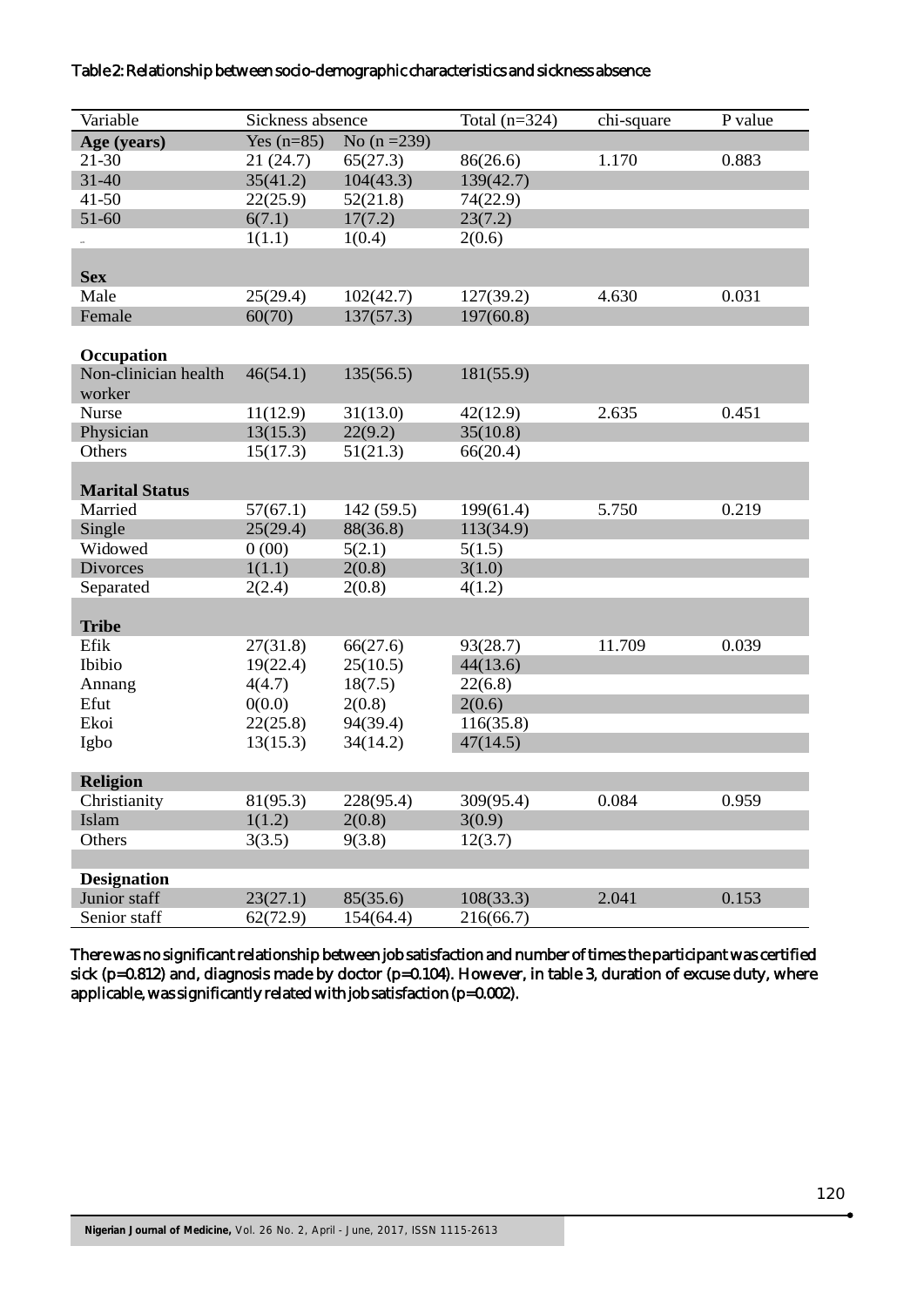Table 3: Relationship between times certified sick in past one year, diagnosis/duration of excuse duty and overall job satisfaction among participants

| <b>Job satisfaction</b>   |                            |          |               |        |          |
|---------------------------|----------------------------|----------|---------------|--------|----------|
| Variable<br>Satisfied     | <b>Not satisfied Total</b> |          | $X^2$ p-value |        |          |
| No of times sick          |                            |          |               |        |          |
| 1                         | 54(25.2)                   | 30(27.3) | 84(26.0)      | 2.263  | 0.812    |
| 2                         | 25(11.7)                   | 14(12.7) | 39(12.0)      |        |          |
| 3                         | 8(3.7)                     | 7(6.4)   | 15(4.6)       |        |          |
| 4                         | 4(1.9)                     | 1(0.9)   | 5(1.5)        |        |          |
| 5                         | 123(57.5)                  | 58(52.7) | 181(55.9)     |        |          |
| Diagnosis made            |                            |          |               |        |          |
| Not applicable***         | 145(67.8)                  | 62(56.4) | 207(63.9)     | 9.141  | 0.104    |
| Malaria                   | 34(15.9)                   | 18(16.4) | 52(16.0)      |        |          |
| Hypertension              | 2(0.9)                     | 5(4.6)   | 7(2.2)        |        |          |
| Low back pain             | 2(0.9)                     | 1(0.9)   | 3(0.9)        |        |          |
| Others**                  | 31(14.5)                   | 14(21.7) | 55(17.0)      |        |          |
| <b>Duration of excuse</b> |                            |          |               |        |          |
| Not applicable***         | 158(73.8)                  | 81(73.7) | 239(73.8)     | 15.293 | $0.002*$ |
| 1day                      | 35(16.4)                   | 26(23.6) | 61(18.8)      |        |          |
| 2 days                    | 5(2.3)                     | 3(2.7)   | 8(2.5)        |        |          |
| 3 days                    | 16(7.5)                    | 0(0.0)   | 16(4.9)       |        |          |

\*=Statistically significant;

Others\*\* include conjunctivitis, kidney disease, diabetes mellitus Not applicable\*\*\*= Those with unconfirmed diagnosis

Table 4 shows the pattern of response to specific facets of job satisfaction together with overall satisfaction with the job. Although there appeared to have been much dis-satisfaction across all facets studied; globally, almost two-thirds of the study participants (65.4%) were satisfied with their work.

|              |  |  | Table 4: Facets of job satisfaction among study |  |
|--------------|--|--|-------------------------------------------------|--|
| participants |  |  |                                                 |  |

| Variables                     | <b>Frequency</b><br>$(n=324)$ | Percentage (%) |
|-------------------------------|-------------------------------|----------------|
| Work place environment        |                               |                |
| Satisfied                     | 123                           | 38.0           |
| Not satisfied                 | 201                           | 62.0           |
| Work place safety             |                               |                |
| Satisfied                     | 84                            | 25.9           |
| Not satisfied                 | 240                           | 74.1           |
| Salary/allowances             |                               |                |
| Satisfied                     | 65                            | 20.1           |
| Not satisfied                 | 259                           | 79.9           |
| <b>Improving skill</b>        |                               |                |
| Satisfied                     | 128                           | 39.5           |
| Not satisfied                 | 196                           | 60.5           |
| <b>Management/supervision</b> |                               |                |
| Satisfied                     | 152                           | 46.6           |
| Not satisfied                 | 172                           | 53.1           |
| Work schedule                 |                               |                |
| Satisfied                     | 251                           | 77.5           |
| Not satisfied                 | 73                            | 22.5           |
| Overall satisfaction with job |                               |                |
| Satisfied                     | 212                           | 65.4           |
| Not satisfied                 | 112                           | 34.6           |

In table 5, regarding the relationship of job satisfaction with socio-demographic characteristics, occupation was the only item that demonstrated statistically significant relationship with job satisfaction.

**Table 5: Relationship between socio-demographic characteristics of study participants and job satisfaction**

|                       | <b>Job satisfaction</b>                         |               | $n = 324$    |            |          |
|-----------------------|-------------------------------------------------|---------------|--------------|------------|----------|
| <b>Variable</b>       | <b>Satisfied</b>                                | Not satisfied | <b>Total</b> | Chi-square | p-value  |
| <b>Sex</b>            |                                                 |               |              |            |          |
| Male                  | 77(36.0)                                        | 50(45.5)      | 127(39.2)    | 2.736      | 0.098    |
| Female                | 137(64.0)                                       | 60(54.5)      | 197(60.8)    |            |          |
| Age group/years       |                                                 |               |              |            |          |
| $21 - 30$             | 58(27.1)                                        | 28(25.7)      | 86(26.5)     | 3.300      | 0.509    |
| $31 - 40$             | 92(43.0)                                        | 46(42.2)      | 138(42.6)    |            |          |
| $41 - 50$             | 45(21.0)                                        | 29(26.6)      | 74(22.9)     |            |          |
| $51-60$               | 17(8.0)                                         | 6(5.5)        | 23(7.1)      |            |          |
| 61                    | 2(0.9)                                          | 0(0.0)        | 3(0.9)       |            |          |
| Occupation            |                                                 |               |              |            |          |
| Non-clinician         |                                                 |               |              |            |          |
| health worker         | 120(56.0)                                       | 61(55.4)      | 181(55.9)    | 13.237     | $0.004*$ |
| Nurse                 | 25(11.7)                                        | 17(15.5)      | 42(13.0)     |            |          |
| Physician             | 16(7.5)                                         | 19(17.3)      | 35(10.8)     |            |          |
| Others**              | 53(24.8)                                        | 13(11.8)      | 66(20.3)     |            |          |
| <b>Marital status</b> |                                                 |               |              |            |          |
| Married               | 134(62.6)                                       | 65(59.1)      | 199(61.4)    | 1.329      | 0.856    |
| Single                | 72(33.7)                                        | 41(37.3)      | 113(34.9)    |            |          |
| Widowed               | 4(1.9)                                          | 1(0.9)        | 5(1.6)       |            |          |
| Divorced              | 2(0.9)                                          | 1(0.9)        | 3(0.9)       |            |          |
| Separated             | 2(0.9)                                          | 2(1.8)        | 4(1.2)       |            |          |
|                       | **others = General administration and Personnel |               |              |            |          |

# In table 6, logistic regression of the variables showed that health worker (non-clinical staff) was an independent predictor of job satisfaction.

| Table 6: Independent Predictors of job satisfaction |     |                                           |          |  |  |
|-----------------------------------------------------|-----|-------------------------------------------|----------|--|--|
| Variable                                            |     | <b>Odds Ratio</b> 95% Confidence Interval | p-value  |  |  |
| <b>Health worker</b>                                |     |                                           |          |  |  |
| Yes                                                 | 3.3 | 1.505-7.261                               | $0.003*$ |  |  |
| N <sub>0</sub>                                      | 1   |                                           |          |  |  |
| Duration of excuse duty                             |     |                                           |          |  |  |
| 2 days                                              | 1.1 | 0.218-5.736                               | 0.894    |  |  |
| $>2$ days                                           |     |                                           |          |  |  |
| <b>Having known illness</b>                         |     |                                           |          |  |  |
| Yes                                                 | 5.9 | 0.000                                     | 1.000    |  |  |
| N <sub>0</sub>                                      | 1   |                                           |          |  |  |
| *=Statistically significant                         |     |                                           |          |  |  |

-Statistically significant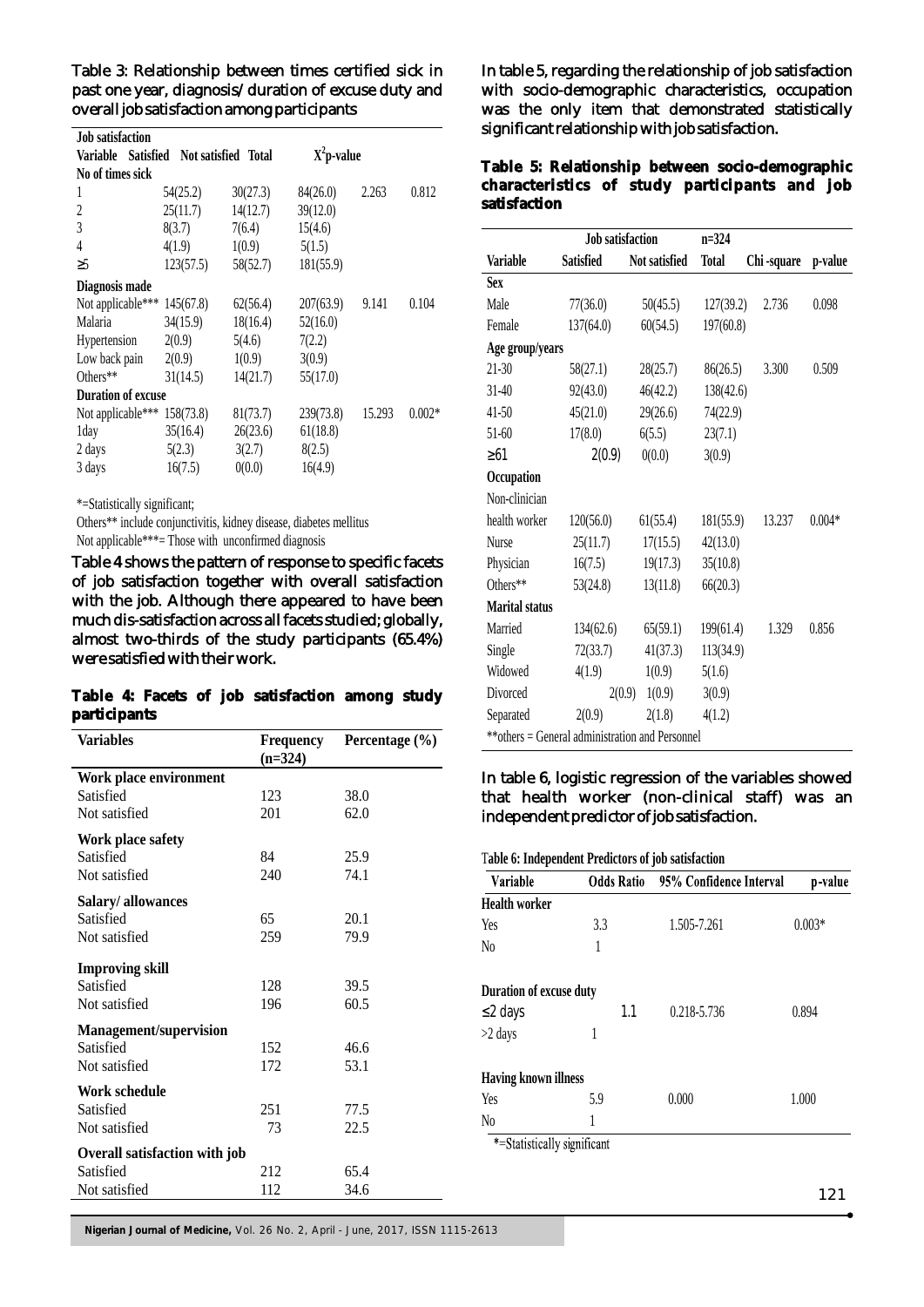The study also found (not shown in table) that being satisfied with work {Odds Ratio (OR) 0.7-1.0; 95% Confidence interval (CI) 0.376-1.325, p=0.278}, as well as, sex (OR: 0.8-1.0; 95% CI 0.453-1.520) were not independent predictors of sickness absence among study participants.

Table 7 addresses the relationship between sickness absence and job satisfaction. About two-thirds (65.9%) of the respondents who had sickness absence were not satisfied with their work environment, although this was not statistically significant (p=0.395).

The above trend was seen in almost all the other facets of the job generally, except skill improvement chances (51.2%) which differed with a statistically significant p value of p=0.048.

**Table 7: Relationship between sickness absence, facets of job satisfaction and overall job satisfaction of staff at work**

| $Yes(n=85)$<br>No(n=239) Total(N=324) Chi-square p-value<br><b>Variable</b><br>$N(\%)$<br>$n\binom{0}{0}$<br>$n\binom{0}{0}$<br>Satisfied with work<br>environment?<br>29(34.1)<br>94(39.3)<br>123(38.0)<br>0.395<br>Yes<br>0.723<br>$\rm N_0$<br>56(65.9)<br>145(60.7)<br>201(62.0)<br>Satisfied with<br><b>Safety measures?</b><br>Yes<br>0.086<br>28(32.9)<br>56(23.4)<br>84(25.9)<br>2.953<br>$\rm N_0$<br>57(67.1)<br>183(76.6)<br>240(74.1)<br>Satisfied with<br>Allowance/salary?<br>65(20.1)<br>Yes<br>19(22.4)<br>46(19.2)<br>0.377<br>0.539<br>193(80.8)<br>259(79.9)<br>N <sub>0</sub><br>66(77.6)<br>Satisfied with skill<br>improvement chances?<br>Yes<br>3.893<br>$0.048*$<br>41(48.8)<br>87(36.4)<br>128(39.5)<br>$\rm N_0$<br>44(51.2)<br>152(63.6)<br>196(60.5)<br><b>Satisfied with issues</b><br>Handling by management?<br>45(52.9)<br>152(46.9)<br>4.525<br>0.104<br>Yes<br>107(45.0)<br>$\rm No$<br>40(47.1)<br>132(55.0)<br>172(53.1)<br>Satisfied with<br>Work schedule?<br>0.312<br>251(77.5)<br>0.576<br>Yes<br>64(75.3)<br>187(78.2)<br>52(21.8)<br>$\rm N_0$<br>21(24.7)<br>73(22.5)<br>Overall job<br>Satisfaction?<br>Yes<br>55(64.7)<br>157(65.7)<br>212(65.4)<br>0.259<br>2.699 | <b>Sickness Absence</b> |  |          |          |           |  |  |
|------------------------------------------------------------------------------------------------------------------------------------------------------------------------------------------------------------------------------------------------------------------------------------------------------------------------------------------------------------------------------------------------------------------------------------------------------------------------------------------------------------------------------------------------------------------------------------------------------------------------------------------------------------------------------------------------------------------------------------------------------------------------------------------------------------------------------------------------------------------------------------------------------------------------------------------------------------------------------------------------------------------------------------------------------------------------------------------------------------------------------------------------------------------------------------------------------------------|-------------------------|--|----------|----------|-----------|--|--|
|                                                                                                                                                                                                                                                                                                                                                                                                                                                                                                                                                                                                                                                                                                                                                                                                                                                                                                                                                                                                                                                                                                                                                                                                                  |                         |  |          |          |           |  |  |
|                                                                                                                                                                                                                                                                                                                                                                                                                                                                                                                                                                                                                                                                                                                                                                                                                                                                                                                                                                                                                                                                                                                                                                                                                  |                         |  |          |          |           |  |  |
|                                                                                                                                                                                                                                                                                                                                                                                                                                                                                                                                                                                                                                                                                                                                                                                                                                                                                                                                                                                                                                                                                                                                                                                                                  |                         |  |          |          |           |  |  |
|                                                                                                                                                                                                                                                                                                                                                                                                                                                                                                                                                                                                                                                                                                                                                                                                                                                                                                                                                                                                                                                                                                                                                                                                                  |                         |  |          |          |           |  |  |
|                                                                                                                                                                                                                                                                                                                                                                                                                                                                                                                                                                                                                                                                                                                                                                                                                                                                                                                                                                                                                                                                                                                                                                                                                  |                         |  |          |          |           |  |  |
|                                                                                                                                                                                                                                                                                                                                                                                                                                                                                                                                                                                                                                                                                                                                                                                                                                                                                                                                                                                                                                                                                                                                                                                                                  |                         |  |          |          |           |  |  |
|                                                                                                                                                                                                                                                                                                                                                                                                                                                                                                                                                                                                                                                                                                                                                                                                                                                                                                                                                                                                                                                                                                                                                                                                                  |                         |  |          |          |           |  |  |
|                                                                                                                                                                                                                                                                                                                                                                                                                                                                                                                                                                                                                                                                                                                                                                                                                                                                                                                                                                                                                                                                                                                                                                                                                  |                         |  |          |          |           |  |  |
|                                                                                                                                                                                                                                                                                                                                                                                                                                                                                                                                                                                                                                                                                                                                                                                                                                                                                                                                                                                                                                                                                                                                                                                                                  |                         |  |          |          |           |  |  |
|                                                                                                                                                                                                                                                                                                                                                                                                                                                                                                                                                                                                                                                                                                                                                                                                                                                                                                                                                                                                                                                                                                                                                                                                                  |                         |  |          |          |           |  |  |
|                                                                                                                                                                                                                                                                                                                                                                                                                                                                                                                                                                                                                                                                                                                                                                                                                                                                                                                                                                                                                                                                                                                                                                                                                  |                         |  |          |          |           |  |  |
|                                                                                                                                                                                                                                                                                                                                                                                                                                                                                                                                                                                                                                                                                                                                                                                                                                                                                                                                                                                                                                                                                                                                                                                                                  |                         |  |          |          |           |  |  |
|                                                                                                                                                                                                                                                                                                                                                                                                                                                                                                                                                                                                                                                                                                                                                                                                                                                                                                                                                                                                                                                                                                                                                                                                                  |                         |  |          |          |           |  |  |
|                                                                                                                                                                                                                                                                                                                                                                                                                                                                                                                                                                                                                                                                                                                                                                                                                                                                                                                                                                                                                                                                                                                                                                                                                  |                         |  |          |          |           |  |  |
|                                                                                                                                                                                                                                                                                                                                                                                                                                                                                                                                                                                                                                                                                                                                                                                                                                                                                                                                                                                                                                                                                                                                                                                                                  |                         |  |          |          |           |  |  |
|                                                                                                                                                                                                                                                                                                                                                                                                                                                                                                                                                                                                                                                                                                                                                                                                                                                                                                                                                                                                                                                                                                                                                                                                                  |                         |  |          |          |           |  |  |
|                                                                                                                                                                                                                                                                                                                                                                                                                                                                                                                                                                                                                                                                                                                                                                                                                                                                                                                                                                                                                                                                                                                                                                                                                  |                         |  |          |          |           |  |  |
|                                                                                                                                                                                                                                                                                                                                                                                                                                                                                                                                                                                                                                                                                                                                                                                                                                                                                                                                                                                                                                                                                                                                                                                                                  |                         |  |          |          |           |  |  |
|                                                                                                                                                                                                                                                                                                                                                                                                                                                                                                                                                                                                                                                                                                                                                                                                                                                                                                                                                                                                                                                                                                                                                                                                                  |                         |  |          |          |           |  |  |
|                                                                                                                                                                                                                                                                                                                                                                                                                                                                                                                                                                                                                                                                                                                                                                                                                                                                                                                                                                                                                                                                                                                                                                                                                  |                         |  |          |          |           |  |  |
|                                                                                                                                                                                                                                                                                                                                                                                                                                                                                                                                                                                                                                                                                                                                                                                                                                                                                                                                                                                                                                                                                                                                                                                                                  |                         |  |          |          |           |  |  |
|                                                                                                                                                                                                                                                                                                                                                                                                                                                                                                                                                                                                                                                                                                                                                                                                                                                                                                                                                                                                                                                                                                                                                                                                                  |                         |  |          |          |           |  |  |
|                                                                                                                                                                                                                                                                                                                                                                                                                                                                                                                                                                                                                                                                                                                                                                                                                                                                                                                                                                                                                                                                                                                                                                                                                  |                         |  |          |          |           |  |  |
|                                                                                                                                                                                                                                                                                                                                                                                                                                                                                                                                                                                                                                                                                                                                                                                                                                                                                                                                                                                                                                                                                                                                                                                                                  |                         |  |          |          |           |  |  |
|                                                                                                                                                                                                                                                                                                                                                                                                                                                                                                                                                                                                                                                                                                                                                                                                                                                                                                                                                                                                                                                                                                                                                                                                                  |                         |  |          |          |           |  |  |
|                                                                                                                                                                                                                                                                                                                                                                                                                                                                                                                                                                                                                                                                                                                                                                                                                                                                                                                                                                                                                                                                                                                                                                                                                  |                         |  |          |          |           |  |  |
|                                                                                                                                                                                                                                                                                                                                                                                                                                                                                                                                                                                                                                                                                                                                                                                                                                                                                                                                                                                                                                                                                                                                                                                                                  |                         |  |          |          |           |  |  |
|                                                                                                                                                                                                                                                                                                                                                                                                                                                                                                                                                                                                                                                                                                                                                                                                                                                                                                                                                                                                                                                                                                                                                                                                                  |                         |  |          |          |           |  |  |
|                                                                                                                                                                                                                                                                                                                                                                                                                                                                                                                                                                                                                                                                                                                                                                                                                                                                                                                                                                                                                                                                                                                                                                                                                  |                         |  |          |          |           |  |  |
|                                                                                                                                                                                                                                                                                                                                                                                                                                                                                                                                                                                                                                                                                                                                                                                                                                                                                                                                                                                                                                                                                                                                                                                                                  | No                      |  | 30(35.3) | 82(34.3) | 112(34.6) |  |  |

\*=Statistically significant

#### **DISCUSSION**

This hospital-based cross-sectional analytic research was conducted using 324 study participants to unravel the predictors of sickness absence and job satisfaction. Absenteeism has been reported to be common in the public sector in high and low resources settings.<sup>31</sup> Sickness absence is particularly pronounced among hospital workers probably due to the heterogeneity of work types in that system.<sup>13</sup> This study was carried out to obtain insight into the baseline information regarding sickness absence, job satisfaction and factors that could predict those attributes, so that preventive intervention may be recommended.

The socio-demographic characterization of the workers (table 1) showed that there were more female than male clinic attendees with a female to male ratio of 1.4:1, likely due to the known fact that women consult more frequently than men.<sup>32</sup>In another study, it was shown that females have better health seeking behavior than men; consequently, women are more likely to report and act on an illness than men. $^{33}$  In Nigeria, a study using self-reported absence and incorporating all hospital staff also established that women were more  $\frac{1}{15}$  absent from work than men.<sup>15</sup> A possible explanation for this is that women seek medical help for less severe illnesses than men do and it is believed that women have different sickness culture where it is more acceptable to take sickness absence.<sup>34</sup>

The age range of the participants was 21-65years with an average age of 37.05± 8.84. The age bracket 31-40 years featured prominently in this study in terms of socio-demographic frequency. This age bracket appears to be the most challenging among humans in family life, being the period when young families have one firm agenda – the need to stabilize. It is certainly the age of many adventures, at which the desire to work and earn a living on a clean slate is also remarkably high. Although sickness absence is said to increase with age, younger employees had more sickness absence than older employees in this study. It is possible that older respondents who may have had chronic morbidities had their sickness absence recorded at the other specialty clinics in the Hospital and so could not be reached in this study. Younger employees are often more exposed to strenuous physical work and may have lower job control, that is, poorer working conditions, which may not allow time for them to present at the clinic when ill. However, the work by Siukula et al, did not find any relationship between age and sickness absence.<sup>35</sup>

There was a higher level of sickness absence among married respondents probably because of having to cope with both work and family related stress, which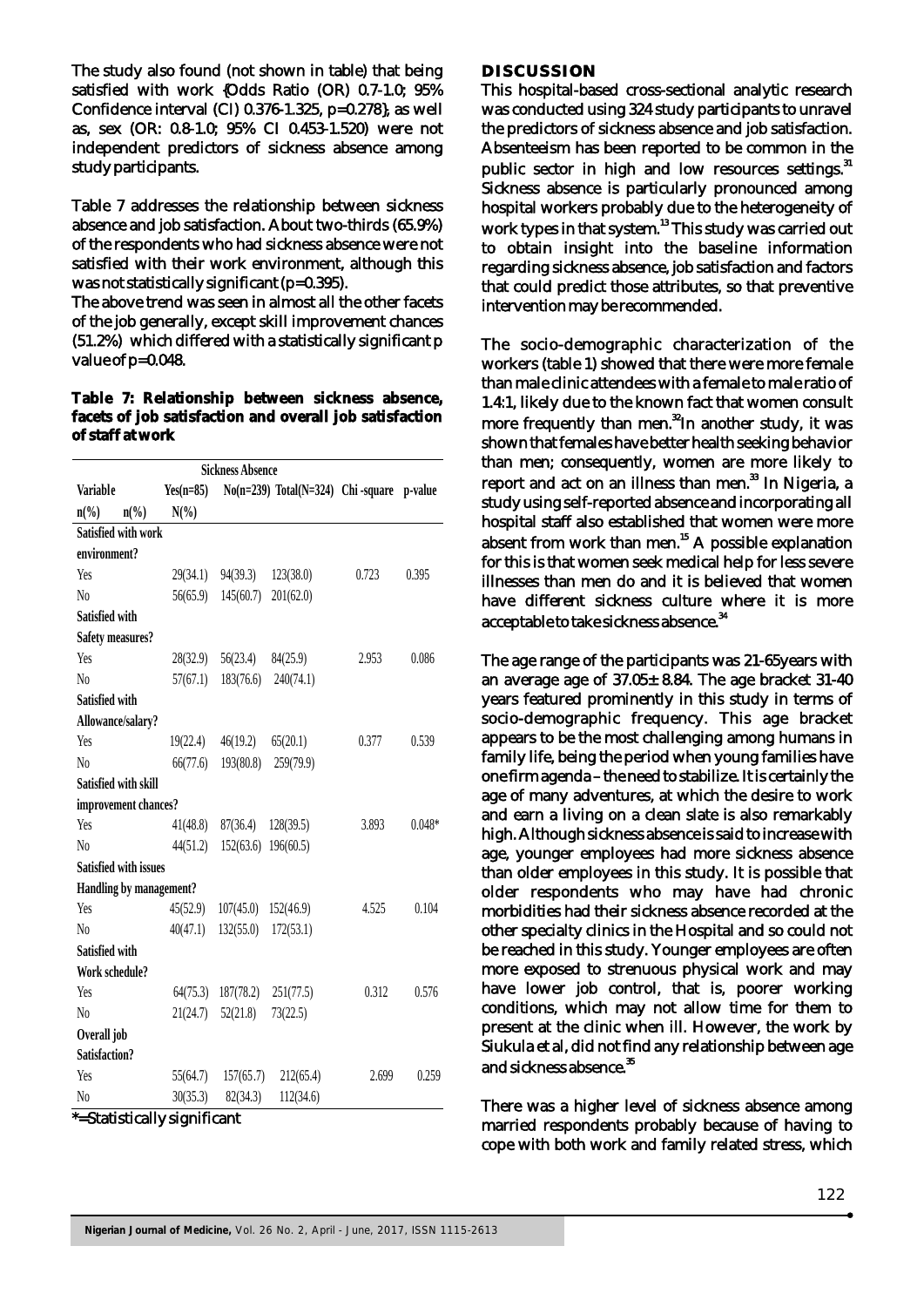may predispose them to illnesses. Besides, married employees could have been more in the study than single respondents, mainly because our Hospital Management recognizes marriage in the recruitment of stable workers.

Generally, the entire participants in the study had short-term sickness absence because the patients in the study site received treatment on out-patient basis, while those with chronic conditions requiring longer sickness absence were usually seen in the other specialty clinics where admission facilities for prolonged in-patient care were also available.

Personnel of higher cadre presented more at the clinic than junior staff, probably due to better health awareness- a recognizable attribute of higher educational attainment. That respondents of higher cadres had more sickness absences than those of junior cadres, suggests better health information and health seeking behaviour among staff of higher cadres than their junior colleagues. Administrative staff had more sickness absence certifications than clinician health workers including doctors and nurses. A possible explanation for this may be linked to the higher chances of self-medication among clinical staff of the hospital than the others.

Apart from socio-demographic characteristics, factors such as facets of job satisfaction have been found to be associated with sickness absence (table 7). This study found a significant relationship between sickness absence and satisfaction with skill improvement chances(p=0.048).In a similar study carried out in Groningen, sickness absence was found to have a significant relationship with overall job satisfaction.<sup>28</sup> This study also found remarkable relationship (table 7) between sickness absence and global job satisfaction (65.4%), although this was not statistically significant (p=0.259). Interestingly too, there was no significant relationship between sickness absence and many specific facets of the job. Assessing facets of job satisfaction instead of global job satisfaction might be useful in predicting workers likelihood to request for sick leave in our setting.

Furthermore, when facets of job satisfaction were explored in the current study, it was noted that more females than males subscribed to overall job satisfaction in spite of the general trend of dissatisfaction at specific levels seen in table 5. When this is taken in conjunction with the finding that the married were also more favorably disposed to admitting an overall state of job satisfaction in the midst of the apparent general apathy, it becomes more suggestive that a bio-psychosocial strut, generated possibly from a home-work commitment stand-point,

may have been responsible for this development.

About two thirds (62%) of the study participants were dissatisfied with their work environment (table 4). This was different from what was obtained among public health professionals in Pakistan, where slightly less than half(49%) of the study participants were dissatisfied with their work environment.<sup>28</sup> Similarly, among a group of healthcare workers in Brazil, about 42.8% were not satisfied with their work environment. The commonest reason offered by them included the fact that they had small physical space.<sup>36</sup> Workplace environment is an important determinant of job satisfaction.<sup>37</sup> Many people spend a considerable part of their day in their work environment. Dissatisfaction with the work environment will therefore make the workers to feel uncomfortable and unhappy for most part of their day.

About three-quarters of the staff were dissatisfied with the safety measures at work in this study. This finding was similar to what was realized in Turkey, in which a high level of dissatisfaction with safety procedures was reported in a study of hospital workers.<sup>38</sup>This is not surprising as the WHO had previously shown that globally, over 59million health staff are subjected to diverse forms of health and safety hazards daily, including biological, chemical and physical hazards. Efforts geared at preventing such malady would certainly culminate in the provision of highly acceptable levels of patient care, and will, as well, engender improved staff morale and enhance productivity by mitigating time loss and absence from <sup>39</sup> work.

Almost eighty percent of the workers in this study were not satisfied with their remuneration in terms of salary and allowances. This was higher than what was obtained among healthcare workers in North-Eastern Nigeria, where about 50% of the staff were dissatisfied with their remuneration.<sup>40</sup> Similar findings were noted in a survey carried out among health workers in Uganda. In the later report, almost 90% were <sup>41</sup> dissatisfied with their salaries. Dissatisfaction with remuneration is a reason physicians in Nigeria are leaving for countries with better remuneration and better working conditions. It may also explain why there are incessant strikes experienced by health workers in the country.

Regarding professional development (table 4), a good percentage of the study participants (60.5%) were dissatisfied at not being given chances to improve their skills, while a smaller number (39.5%) were satisfied with chances they had in that regard. This finding was slightly lower than what was obtained in a study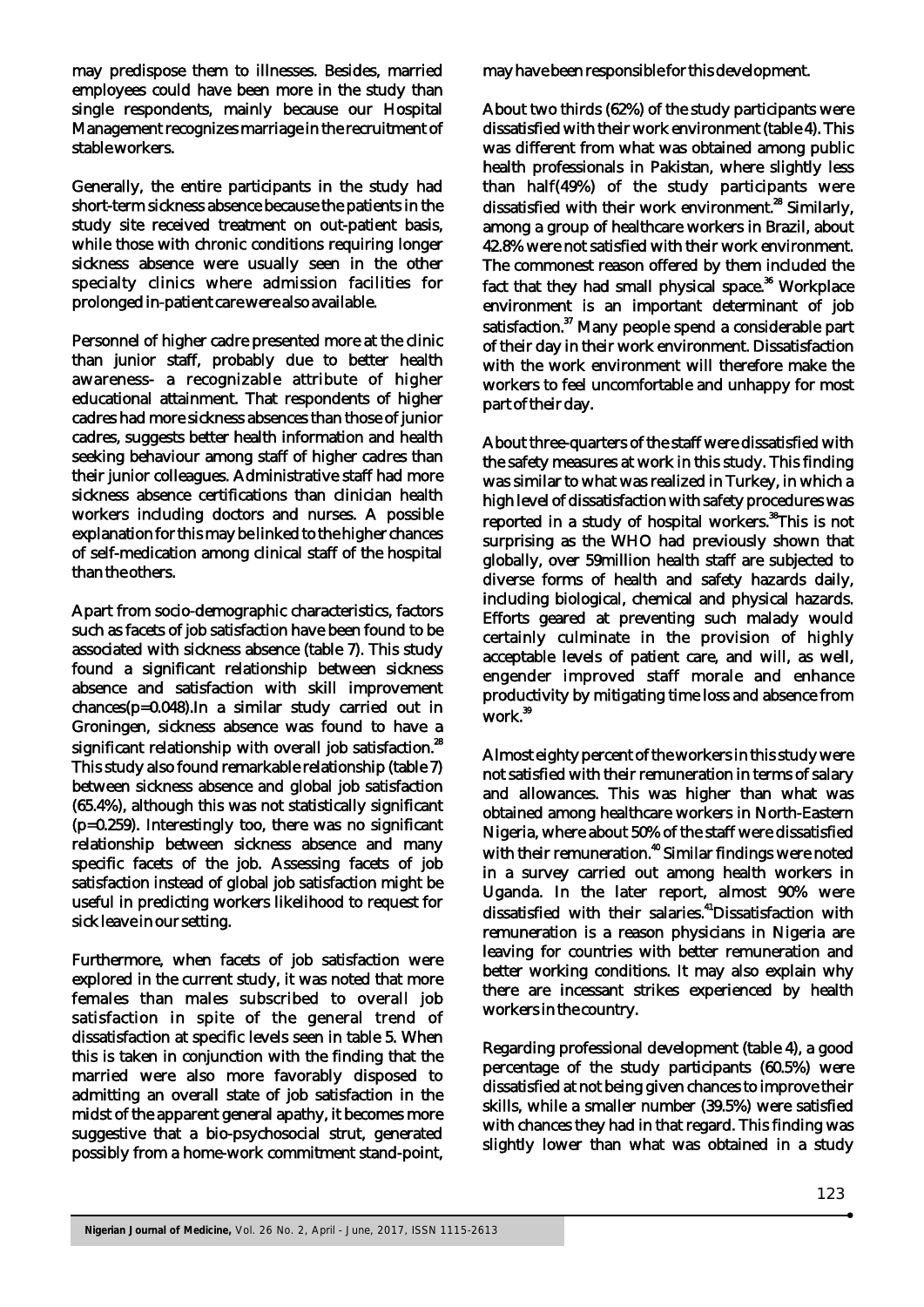among Pakistani public health professionals, where 64% of the workers were dissatisfied with their opportunities to develop their professional skills.<sup>42</sup> Such dissatisfaction may stem from the fact that professional development may be associated with promotion to higher ranks at work and better salaries. This facet of job satisfaction is important in our health care system as improving one's skill may mean improvement in the quality of care delivered and better health outcomes for the patients.

Dissatisfaction with the management processes in the hospital was also recorded among the participants in this study to the tune of about 53.1%. This was lower than what was obtained among health workers in Ethiopia where about 80% of the workers had varying degrees of dissatisfaction with their hospital management.<sup>26</sup> This level of dissatisfaction with the hospital Management may imply lack of confidence in the management of the Hospital and may affect the workers motivation to work.

A little over three-quarters of the participants (77.5%; table 4) in this study were satisfied with their work schedule. Interestingly, this was of no statistical significance as shown in table 7. Another study carried out in Pakistan among health workers, recorded on the contrary, a similar fraction but of dissatisfied workers with respect to their work schedule.<sup>43</sup> The work schedule on this study site was reported to be stressful because of high patient attendance with no corresponding increase in number of health workers. Also, most patients have a higher level of confidence in the Teaching Hospital where this study was carried out, hence, the high volume of patients which resulted in tight working schedule for the staff. The statistical inference at this point therefore raises a question of inconsistency.

Overall job satisfaction among study participants was 65.4% (table 4) in this study. This was similar but slightly lower than what was obtained in a hospitalbased study carried out in North-East Nigeria.40 However, a lower percentage of job satisfaction was found among health care workers in Pakistan, where 41% were satisfied with their job.<sup>43</sup> Whereas dissatisfaction was found in almost all facets of the job, taken singly or severally in the current study; surprisingly, a higher percentage was satisfied with their jobs generally. The probable reason which hovers around home-work commitment mentioned earlier may be that these workers would not want to lose their jobs in the face of the turbulent economic terrains in our country that is associated with high rates of unemployment. Consequently, they make extra effort to accommodate their inconveniences, despite being

dis-satisfied with the different facets of their job. Findings in table 5, yield credence to the need to introduce and check various parameters in the job setting, for a proper evaluation of job satisfaction. This is very important as taking a single measurement of the overall job satisfaction may produce a skewed impression of the situation.

There was an obvious relationship in the current study between sickness absence and job satisfaction, particularly considering chances of skill improvement as shown in table 7. This was in line with the study by Bernstromet al which concluded that in the presence of chances of skill acquisition and improvement, sickness absence could be related to job satisfaction.<sup>4</sup> Majority of the respondents in the current study who had sickness absence were not satisfied with their work environment, allowances/salary and skill improvement chances. However, these relationships was only statistically significant with skill improvement chances (p=0.048). Personal skill acquisition is needed for career enhancement and promotion; and so workers are always in dire need of opportunities to upgrade their skills for this reason.

The third aim of this study was to proffer intervention modalities that could be harnessed to stem the level of sickness absence and engender job satisfaction in the system studied. Doing this must take cognizance of the work environment deficiencies, inadequate safety measures, unacceptable salaries and allowances, managerial short-falls and the defective work schedules that the workers are coping with. The need to recommend the provision of ergonomic-oriented work equipment including customized chairs to check discomfort in the workplace is here therefore underlined. Creating a safety unit in the Hospital to handle matters of staff safety with the head of that unit reporting directly to the Chief Executive of the Hospital is also advised. Training and re-training of staff will make them both more competent and confident at their work, thus reducing the stress that sometimes arises from lack of technical know-how among workers. Involving every staff directly in the drawing of their work schedules, has the potential of making them feel like needed managers of their own affairs in the workplace, and so, will curtail the elements of discomfort in them regarding the appreciation of their work schedule. Management is encouraged to review the staff welfare packages, as this could boost morale and mitigate stress experienced in service, when financial rewards are difficult to optimize because of possible dwindling national fiscal returns.

# **LIMITATIONS OF THIS STUDY**

This study was carried out among staff of the University of CalabarTeaching Hospital, Calabar,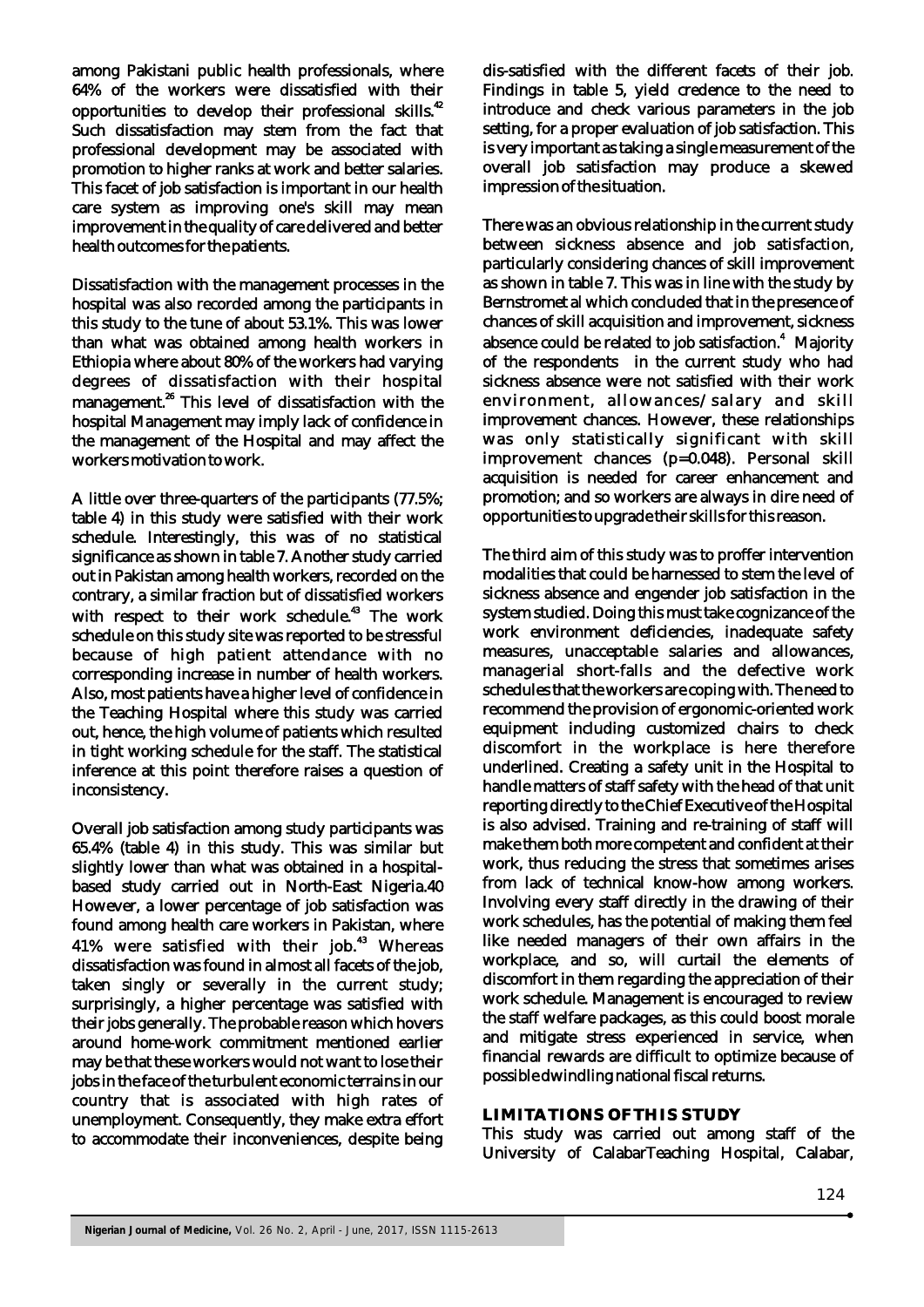Nigeria, that presented at the staff clinic on out-patient basis. Predictors of sickness absence with in-patients suffering from chronic illnesses with long-termed sickleave may be different even in this Hospital, and so also could be the estimation of job satisfaction among them. This study did not address shift work in relation to the issues taken. Shift work is a major feature of the hospital workers' health services rendering; and having to cover the 24-hour period particularly in emergencies, could be a major determinant of the pattern of sickness absence and job satisfaction among hospital workers. This is particularly important when it is recalled that humans as mammals have natural rhythmicity to many physiological functions of the body; and interruption of this circadian rhythm as occurs at the instance of loss of sleep from night duty shift and having to adjust to changes of bodily functions, tend to create chaos in the staff health status.<sup>40</sup>The circumstances of shift duty should admissibly have influenced sickness absence and job satisfaction if it had been studied herein.

### **CONCLUSION**

The current study found a high level of dis-satisfaction with the job when specific parameters in the work setting were assessed. Meaningful evaluation of workers interest on the job and level of satisfaction should explore different facets of the job rather than depend on the overall or global submissions of the individual staff. Skill improvement desire among workers was found to be a very positive index of assessment of job satisfaction. Furthermore, occupation was found to be an independent predictor of job satisfaction. This finding underlines the need to accord due attention to certain occupations in terms of the provision of ergonomic-oriented tools, ambient work environments and introduction of remunerations that are tied to levels of production as well as levels of risks anticipated in such systems or units, while ensuring that needful on-the-job training and retraining of the staff is maintained.

#### **REFERENCES**

- 1. Roelen CAM, Koopmans PC, Bultmann U, Groothoff JW, van Der Klink JJL. Psychosocial work conditions and registered sickness absence? : a 3-year prospective cohort study among office employees. Int Arch Occup Env Heal. 2009;82:1107–13.
- 2. Ármannsdóttir B, Mårdby A, Haukenes I, Hensing G. Cumulative incidence of sickness absence and disease burden among the newly sick-listed , a cross-sectional population-based study. BMC Public Health. 2013;13:329.
- 3. Fang LJ. Sickness Absence [Internet]. The Malaysian Medical Gazette. 2013. p. 3 pages. Available from: www.mmgazette.com Accessed on 5th Dec. 2014
- 4. Bernstrøm VH, Kjekshus LE. Leading during change? : the effects of leader behavior on sickness absence in a Norwegian health trust. BMC Public Health. 2012;12(1):799.
- 5. Sickness absence [Internet]. Sickness absence policy and procedure. 2015. p. 3 pages. Available from: www.bath.ac.uk Accessed on 6th Oct 2015
- 6. Gimeno D, Felknor SA, Burau KD, Delclos GL, Barrientos-gutierrez T. Association of occupation and safety practices with workinjury absence among public hospital employees in Latin America? : a study from Costa Rica. Inj Prev. 2007;13:264–9.
- 7. Joensuu M, Lindstrom K. Sickness absence and stress factors at work [Internet]. Finnish Institute of Occupational Health. 2003. p. 1–37. Available from: http://www.surrey.ac.uk/ psychology/projects/stress-impact/files Accessed on 7th Oct 2015
- 8. Van Eeden MB. Sickness absence ? [Internet]. 2007. p. 1-129. Available from: https://scholar.sun.ac.za/bitstream/handle /.../vaneeden Accessed on 7th Oct. 2015
- 9. Wang M, Mykletun A, Møyner EI, Øverland S, Henderson M, Stansfeld S, et al. Job strain, health and sickness absence: results from the Hordaland health study. PLoS One. 2014;9(4):e96025.
- 10. Leao ALDM, Barbosa-branco A, Neto ER, Ribeiro CAN, Turchi MD. Sickness absence in a municipal public service of Goiânia , Brazil. Rev Bras Epidemiol. 2015;18(1):262–77.
- 11. Beemsterboer W, Stewart ROY, Groothoff J, Nijhuis F. A Literature review on sick leave determinants (1984 - 2004). Int J Occup Med Environ Health. 2009;22(2):169–79.
- 12. Floderus B, Hagman M, Aronsson G, Marklund S, Wikman A. Medically certified sickness absence with insurance benefits in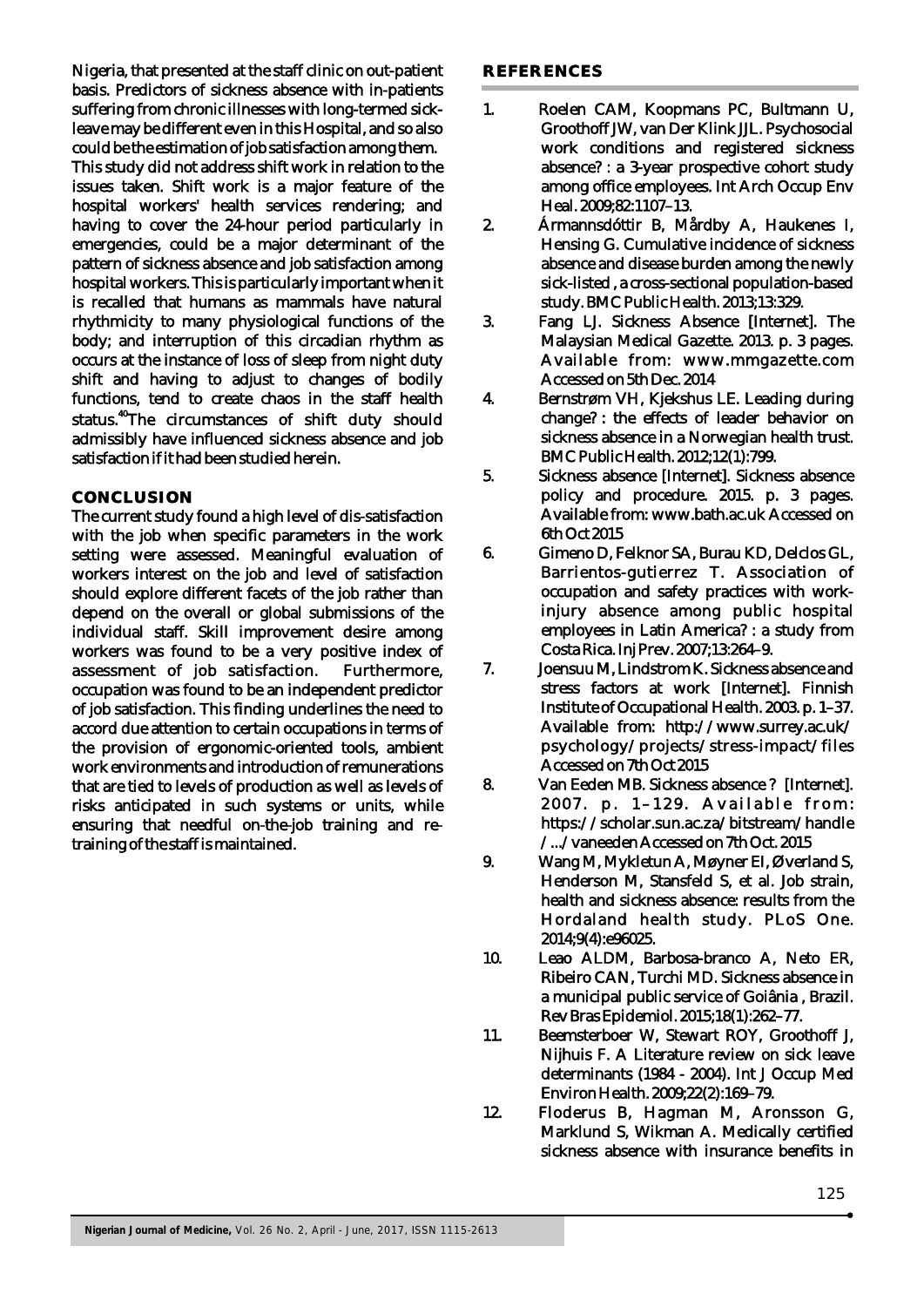women with and without children. Eur J Public Health. 2011;79(1):85–92.

- 13. Quist HG, Thomsen BL, Christensen U, Clausen T, Holtermann A, Bjorner JB, et al. Influence of lifestyle factors on long-term sickness absence among female healthcare workers? : a prospective cohort study. BMC Public Health. 2014;14:1084.
- 14. Krane L, Johnsen R, Fleten N, Nielsen CV, Stapelfeldt CM, Jensen C, et al. Sickness absence patterns and trends in the health care sector: 5-year monitoring of female municipal employees in the health and care sectors in Norway and Denmark. Hum Resour Health. 2014;12(1):37.
- 15. Isah EC, Omorogbe VE, Orji O, Oyovwe L. Selfreported absenteeism among hospital workers in Benin city, Nigeria. Ghana Med J. 2008;42(1):2–7.
- 16. Ejere EI. Absence from Work? : A Study of Teacher Absenteeism in Selected Public Primary Schools in Uyo , Nigeria. Int J Bus Manag. 2010;5(9):115–23.
- 17. Inyang MP, Doubrapade W. The Inextricable Effect of Health Worker 's Attitude on Primary Health Care Implementation in South-South Nigeria. Public Heal Res. 2016;6(2):38–44.
- 18. Onikoyi IA, Awolusi OD, Ayodeji BM. Effect of Absenteeism on Corporate peerformance: A case study of Cadbury Nigeria PLC, Ikeja, Lagos State, Nigeria. Bristish J Mark Stud. 2015;3(2):58–71.
- 19. Amakiri D, Luke GR. Job Design and Employee Absenteeism? : A Case Study of Some Government Parastatals in Nigeria. Int J Second Educ. 2015;3(6–1):67–71.
- 20. Johns G. Absenteeism [Internet]. Sociology The Journal Of The British Sociological Association. 2007. Available from: http.www.blackwellreference.com Access on 6 oct 2015
- 21. McFarlane H. Experiences of sickness absence among NHS staff: A grounded theory analysis. University of the West of England; 2014.
- 22. Ariansen AMS. Age , occupational class and sickness absence during pregnancy? : a retrospective analysis study of the Norwegian population registry. BMJ Open. 2014;4(2):e004381.
- 23. Vahtera J, Kivima M. Reducing sickness absence in occupational settings. Occup Environ Med. 2008;65(April):219–20.
- 24. Asegid A, Belachew T, Yimam E. Factors Influencing Job Satisfaction and Anticipated Turnover among Nurses in Sidama Zone Public Health Facilities , South Ethiopia. Nurs

Res Pract. 2014;2014(10):26 pages.

- 25. Iliopoulos E, Priporas C. The effect of internal marketing on job satisfaction in health services? : a pilot study in public hospitals in Northern Greece. BMC Health Serv Res [Internet]. BioMed Central Ltd; 2011;11(1):261. A v a i l a b l e f r o m : h t t p :  $\sqrt{}$ www.biomedcentral.com/1472-6963/11/261
- 26. Yami A, Hamza L, Hassen A, Jira C, Sudhakar M. Job Satisfaction and its Determinants among Health workers in specialized Hospital, Southwest Ethiopia. Ethiop J Heal Sci. 2011;21(August):19–27.
- 27. WHO. Migration of health workers: the WHO code of practice and the global economic crisis [Internet]. Geneva; 2014. Available from: https://www.who.int/hrh/migration/1407 5\_MigrationofHealth\_Workers.pdf
- 28. WHO. Monitoring trends in international migration of health personnel: A critical review of existing data sources. In: Siyam A, Dal Poz MR, editors. Migration of Health Workers: WHO code of practice and the Global economic crisis. Geneva: WHO Document Production Services,; 2014.
- 29. Butawa N. Assessment of health workers job satiafaction and its effect on health care provision in a tretiary hospital in Zaria, Northern Nigeria [Internet]. Health Care. Ahmadu Bello University, Zaria; 2012. Available from: www.kubani.abu.edu.ng
- 30. Bhatnagar K, Srivastava K. Job satisfaction in health-care organizations. Ind Psychiatry J. 2012;21(1):75–8.
- 31. Belita A, Mbindyo P, English M. Absenteeism amongst health workers – developing a typology to support empiric work in lowincome countries and characterizing reported associations. Hum Resour Health [Internet]. Human Resources for Health; 2013;11(1):34. Available from: Human Resources for Health
- 32. Hunt K, Adamson J, Hewitt C, Nazareth I. Do women consult more than men? A review of gender and consultation for back pain and headache. J Heal Serv Res Policy. 2011;16(2):108–17.
- 33. Muriithi MK. The determinants of healthseeking behaviour in a Nairobi slum, Kenya. Eur Sci J. 2013;9(8):151–64.
- 34. Thorsen SV, Friborg C, Lundstrom B, Kausto J, Ormelius K, Sundell T, et al. Sickness absence in the Nordic countries. 2015.
- 35. Siukula AE, Virtanen PJ, Luukkaala TH, Nygard C-H. Perceived Working Conditions and Sickness Absence - A Four-year Follow-up in the Food Industry. Saf Heal Work. 2011;2(4):313–20.